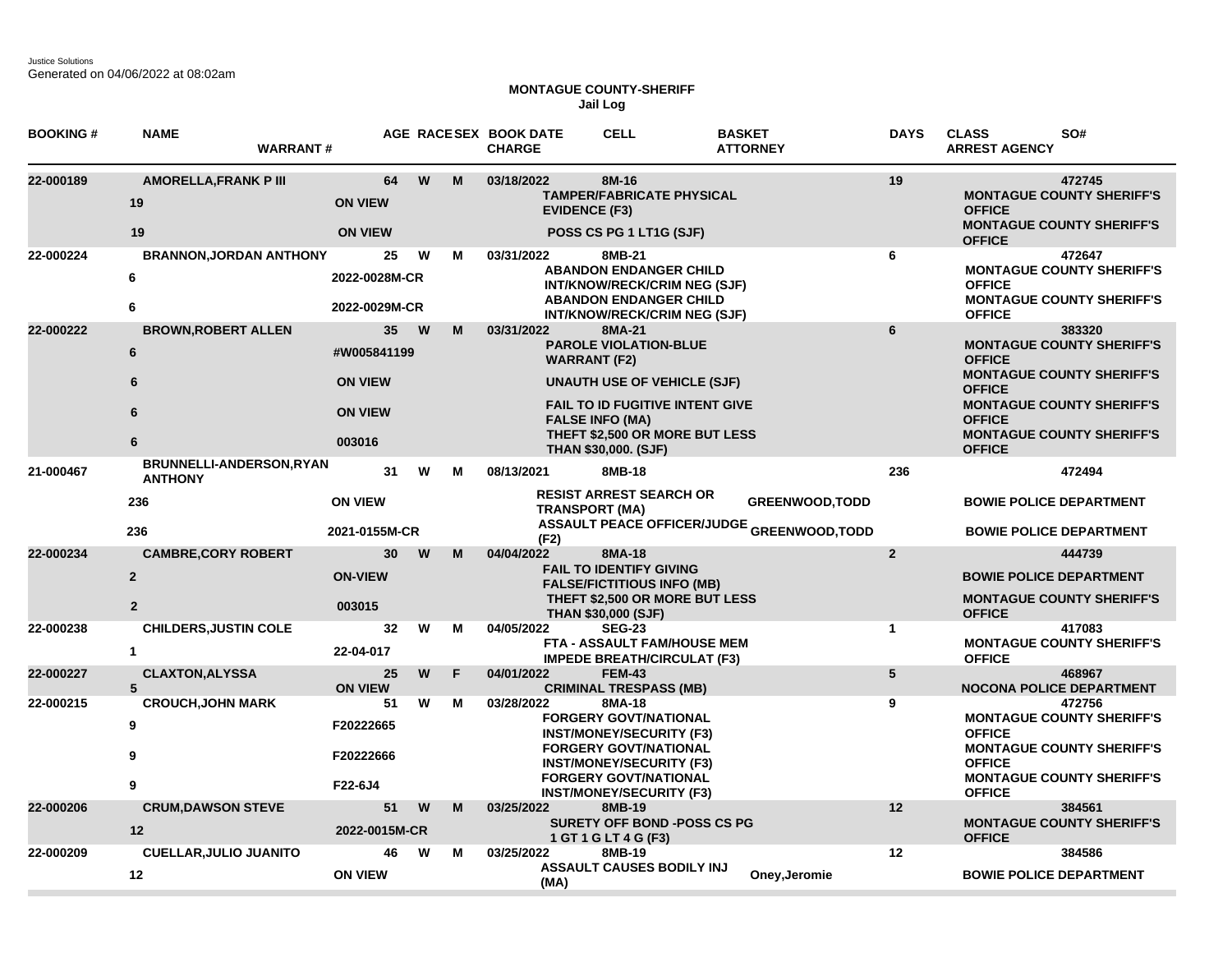| 22-000203 | <b>DONOHUE, AMBER DISIREE</b>          | 43                        | W        | F | 03/23/2022  | <b>FEM-44</b>                                                                                    |                    | 14            | 472286                                                                               |
|-----------|----------------------------------------|---------------------------|----------|---|-------------|--------------------------------------------------------------------------------------------------|--------------------|---------------|--------------------------------------------------------------------------------------|
|           | 14                                     | 2021-0115M-CR             |          |   | (SJF)       | FTA-SOB-POSS CS PG 1 LT1G                                                                        |                    |               | <b>MONTAGUE COUNTY SHERIFF'S</b><br><b>OFFICE</b>                                    |
| 22-000223 | <b>GALE, CKIERRA RAE</b>               | 39                        | W        | F | 03/31/2022  | <b>FEM-43</b>                                                                                    |                    | 6             | 472244                                                                               |
|           | 6                                      | 2020-0122M-CR             |          |   |             | <b>MTP W/ ADJ OF GUILT ASSAULT</b><br><b>FAMILY/HOUSEHOLD MEMBER</b><br><b>PREV CONVIAT (F3)</b> |                    |               | <b>MONTAGUE COUNTY SHERIFF'S</b><br><b>OFFICE</b>                                    |
| 22-000131 | <b>HALL, CAMERON CLAY</b>              | 30 <sub>o</sub>           | W        | M | 02/22/2022  | 8MA-21                                                                                           |                    | 43            | 451917                                                                               |
|           | 43                                     | 2019-0071M-CR             |          |   |             | BURGLARY OF HABITATION (F2) HALL, CAMERON                                                        |                    |               | <b>MONTAGUE COUNTY SHERIFF'S</b><br><b>OFFICE</b>                                    |
|           | 43                                     | 2019-0071M-CR             |          |   | (F2)        | <b>MOTION TO PROCEED ADJ OF</b><br>GUILT-BURGLARY OF HABITATION HALL, CAMERON                    |                    |               | <b>MONTAGUE COUNTY SHERIFF'S</b><br><b>OFFICE</b>                                    |
| 21-000295 | HERNANDEZ, OSCAR ALFREDO               | 26                        | - H      | М | 05/21/2021  | 1M-47                                                                                            |                    | 320           | 469754                                                                               |
|           | 320                                    | F2021568                  |          |   |             | SOB - SEXUAL ASSAULT IN<br><b>DISASTER AREA (F1)</b>                                             | <b>ODOM,LANHON</b> |               | <b>TEXAS DEPARTMENT OF PUBLIC</b><br><b>SAF</b><br><b>TEXAS DEPARTMENT OF PUBLIC</b> |
|           | 320                                    | PRL2105000127             |          |   | ICE HOLD () |                                                                                                  | <b>ODOM,LANHON</b> |               | <b>SAF</b>                                                                           |
| 22-000145 | <b>HILLIARD, DAVID BURNS</b>           | 60                        | <b>W</b> | M | 02/28/2022  | 8MB-21<br><b>FAILURE TO APPEAR-BURG OF</b>                                                       |                    | 37            | 387350<br><b>MONTAGUE COUNTY SHERIFF'S</b>                                           |
|           | 37                                     | 2021-0122M-CR             |          |   | HAB (SJF)   |                                                                                                  |                    | <b>OFFICE</b> |                                                                                      |
|           | 37                                     | 17943-01                  |          |   |             | <b>PUBLIC INTOX (MC)</b>                                                                         |                    |               | <b>MONTAGUE COUNTY SHERIFF'S</b><br><b>OFFICE</b>                                    |
| 22-000212 | <b>KNOWLES, THOMAS MYRON</b>           | 34                        | W        | м | 03/26/2022  | 8MB-19                                                                                           |                    | 11            | 423250                                                                               |
|           | 11                                     | <b>ON VIEW</b>            |          |   |             | MAN DEL CS PG 1 GT=1GLT4G (F2)                                                                   |                    |               | <b>MONTAGUE COUNTY SHERIFF'S</b><br><b>OFFICE</b>                                    |
|           | 11                                     | <b>ON VIEW</b>            |          |   |             | <b>RESIST ARREST SEARCH OR</b><br><b>TRANSPORT (MA)</b>                                          |                    |               | <b>MONTAGUE COUNTY SHERIFF'S</b><br><b>OFFICE</b>                                    |
|           | 11                                     | 1707344D                  |          |   |             | POSS CS PG 1/1-B LT 1G (SJF)                                                                     |                    |               | <b>MONTAGUE COUNTY SHERIFF'S</b><br><b>OFFICE</b>                                    |
|           | 11                                     | F20222675                 |          |   |             | <b>FAIL TO COMPLY SEX OFF DUTY</b><br>TO REG LIFE/90 DAY (F2)                                    |                    |               | <b>MONTAGUE COUNTY SHERIFF'S</b><br><b>OFFICE</b>                                    |
| 22-000233 | <b>MALONE, DARRELL ALLEN</b>           | 38                        | W        | M | 04/03/2022  | 8MB-18<br>ALL CLASS C / OPEN CONTAINER                                                           |                    | 3             | 453371<br><b>MONTAGUE COUNTY SHERIFF'S</b>                                           |
|           | 3                                      | R210357                   |          |   | (MC)        |                                                                                                  |                    |               | <b>OFFICE</b>                                                                        |
|           | 3                                      | R220116                   |          |   |             | ALL CLASS C / FAILURE TO<br><b>APPEAR IN COURT (MC)</b>                                          |                    |               | <b>MONTAGUE COUNTY SHERIFF'S</b><br><b>OFFICE</b>                                    |
|           | 3                                      | 0500066504                |          |   |             | <b>CAPIAS PRO FINE / SPEEDING 51</b><br>IN A 35 MPH ZONE (MC)                                    |                    |               | <b>MONTAGUE COUNTY SHERIFF'S</b><br><b>OFFICE</b>                                    |
|           | $\mathbf{3}$                           | 0500066505                |          |   |             | <b>CAPIAS PRO FINE / EXPIRED</b><br><b>REGISTRATION (MC)</b>                                     |                    |               | <b>MONTAGUE COUNTY SHERIFF'S</b><br><b>OFFICE</b>                                    |
|           | 3                                      | <b>ON VIEW</b>            |          |   |             | <b>DRIVING W/LIC INV W/PREV</b>                                                                  |                    |               | <b>MONTAGUE COUNTY SHERIFF'S</b>                                                     |
| 22-000239 | <b>MCCLAIN, MISSY RENEE</b>            | 42                        | W        | F | 04/05/2022  | <b>CONV/SUSP/W/O FIN RES (MB)</b><br><b>DT-38</b>                                                |                    | $\mathbf 1$   | <b>OFFICE</b><br>458866                                                              |
|           | $\mathbf 1$                            | <b>ON VIEW</b>            |          |   |             | <b>UNLAWFUL RESTRAINT (MA)</b>                                                                   |                    |               | <b>BOWIE POLICE DEPARTMENT</b>                                                       |
| 22-000237 | <b>MCCLELLAND, ROBERT BRADLEY</b><br>1 | 32 <sub>2</sub><br>003012 | W        | M | 04/05/2022  | 8MA-18<br>POSS CS PG 1 GT=1GLT4G (F3)                                                            |                    | $\mathbf{1}$  | 423407<br><b>BOWIE POLICE DEPARTMENT</b>                                             |
|           | $\mathbf{1}$                           | 003011                    |          |   |             | <b>UNL CARRYING WEAPON (MA)</b>                                                                  |                    |               | <b>BOWIE POLICE DEPARTMENT</b>                                                       |
|           |                                        | 003013                    |          |   |             | <b>POSSESSION OF DRUG</b><br>PARAPHERNALIA - CLASS C (MC)                                        |                    |               | <b>BOWIE POLICE DEPARTMENT</b>                                                       |
|           |                                        | 003014                    |          |   |             | UNL CARRYING WEAPON (MA)                                                                         |                    |               | <b>BOWIE POLICE DEPARTMENT</b>                                                       |
| 22-000228 | <b>MINYARD, RICHARD LAWRENCE</b><br>5  | 29<br>2021-0200M-CR       | W        | М | 04/01/2022  | 8MB-18<br><b>FAILURE TO APPEAR</b><br>POSSESSION OF CS PG 1G LT 4 ()                             |                    | 5             | 472381<br><b>MONTAGUE COUNTY SHERIFF'S</b><br><b>OFFICE</b>                          |
| 21-000744 | <b>MONEY, WESLEY FRANKLIN</b><br>98    | 25<br><b>ON VIEW</b>      | W        | M | 12/29/2021  | 8MB-21                                                                                           |                    | 98            | 471337<br><b>BOWIE POLICE DEPARTMENT</b>                                             |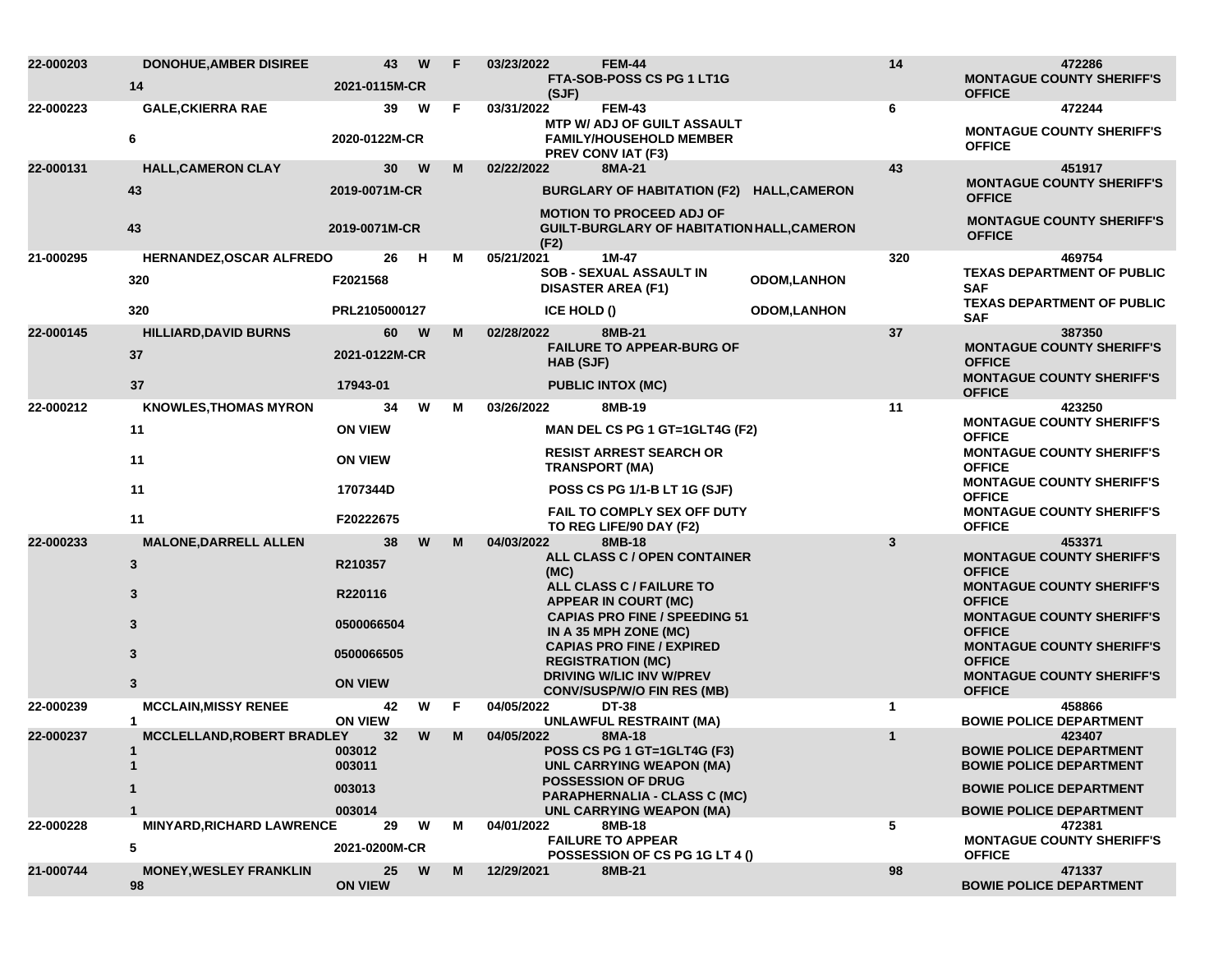|           |                                      |                              |   |   | <b>EVADING ARREST DETENTION</b><br>(MA)                                                                                        |                        |              |                                                                                                 |
|-----------|--------------------------------------|------------------------------|---|---|--------------------------------------------------------------------------------------------------------------------------------|------------------------|--------------|-------------------------------------------------------------------------------------------------|
|           | 98                                   | <b>ON VIEW</b>               |   |   | POSS STOLEN PROP(THEFT PROP<br>\$100-\$750) (MB)                                                                               |                        |              | <b>BOWIE POLICE DEPARTMENT</b>                                                                  |
|           | 98                                   | <b>ON VIEW</b>               |   |   | <b>FRAUD USE/POSS IDENTIFYING</b><br>INFO # ITEMS 5LT10 (F3)                                                                   | <b>JORDAN, COLLIN</b>  |              | <b>BOWIE POLICE DEPARTMENT</b>                                                                  |
|           | 98                                   | <b>ON VIEW</b>               |   |   | <b>POSS DANGEROUS DRUG (MA)</b>                                                                                                | <b>JORDAN,COLLIN</b>   |              | <b>BOWIE POLICE DEPARTMENT</b>                                                                  |
|           | 98                                   | 2021-0142M-CR                |   |   | <b>CAPIAS/MTP-POSS CS PG 1 LT1G</b><br>(SJF)                                                                                   | <b>JORDAN, COLLIN</b>  |              | <b>BOWIE POLICE DEPARTMENT</b>                                                                  |
| 22-000022 | <b>NEISS, JERRY ALAN</b><br>84       | 35<br>F20212625              | W | м | 01/12/2022<br>1M-46<br>FAIL TO COMPLY SEX OFF DUTY<br>TO REG LIFE/ANNUAL (F3)                                                  | JORDAN, COLLIN         | 84           | 464970<br><b>MONTAGUE COUNTY SHERIFF'S</b><br><b>OFFICE</b>                                     |
| 22-000216 | <b>NEWSOME, SONIA DANN</b><br>9<br>9 | 46<br>F20222667<br>F20222668 | W | F | 03/28/2022<br><b>FEM-43</b><br><b>FORGERY GOVT/NATIONAL</b><br><b>INST/MONEY/SECURITY (F3)</b><br><b>FORGERY GOVT/NATIONAL</b> |                        | 9            | 472757<br><b>MONTAGUE COUNTY SHERIFF'S</b><br><b>OFFICE</b><br><b>MONTAGUE COUNTY SHERIFF'S</b> |
|           |                                      |                              | W |   | <b>INST/MONEY/SECURITY (F3)</b>                                                                                                |                        |              | <b>OFFICE</b>                                                                                   |
| 22-000155 | <b>ROY, EVAN NATHANIEL</b><br>34     | 37<br>03022022 - 06680380    |   | м | 03/03/2022<br>8MB-18<br><b>PAROLE VIOLATION-BLUE</b><br><b>WARRANT()</b>                                                       |                        | 34           | 472727<br><b>TEXAS DEPARTMENT OF PUBLIC</b><br><b>SAF</b>                                       |
| 21-000266 | <b>SANDERS, LANE JOSEPH</b>          | 25                           | W | M | 05/07/2021<br>8M-14                                                                                                            |                        | 334          | 471332                                                                                          |
|           | 334                                  | 2020-0133M-CR                |   |   | <b>MTP - POSS CS PG 1</b><br>GT=4GLT200G (F2)<br><b>MTP - EVADING ARREST</b>                                                   | <b>WILLIAMS, ROGER</b> |              | <b>BOWIE POLICE DEPARTMENT</b>                                                                  |
|           | 334                                  | 2020-0134M-CR                |   |   | <b>DETENTION W/VEH OR</b><br><b>WATERCRAFT (SJF)</b>                                                                           | Williams, Roger        |              | <b>BOWIE POLICE DEPARTMENT</b>                                                                  |
|           | 334                                  | <b>ON VIEW</b>               |   |   | <b>RESIST ARREST SEARCH OR</b><br><b>TRANSPORT (MA)</b>                                                                        | Williams, Roger        |              | <b>BOWIE POLICE DEPARTMENT</b>                                                                  |
| 22-000241 | <b>STERLING, JOESHAWN</b>            |                              |   | М |                                                                                                                                |                        | $\mathbf{1}$ |                                                                                                 |
|           |                                      | 33                           | В |   | 04/05/2022<br><b>SEG-26</b>                                                                                                    |                        |              | 472766                                                                                          |
|           | $\mathbf{1}$                         | 003017                       |   |   | UNL POSS FIREARM BY FELON                                                                                                      |                        |              | <b>BOWIE POLICE DEPARTMENT</b>                                                                  |
| 22-000026 | <b>STEWART, SILVER SHADOW</b>        | 25                           | W | M | (F3)<br>01/14/2022<br>8MB-19                                                                                                   |                        | 82           | 469271                                                                                          |
|           | 82                                   | <b>ON VIEW</b>               |   |   | <b>MAN DEL CS PG 2 OR 2-A</b><br>GT=4GLT400G (F1)                                                                              | <b>JORDAN, COLLIN</b>  |              | <b>MONTAGUE COUNTY SHERIFF'S</b><br><b>OFFICE</b>                                               |
|           | 82                                   | <b>ON VIEW</b>               |   |   | POSS MARIJ GT4OZLT=5LBS (SJF) JORDAN, COLLIN                                                                                   |                        |              | <b>MONTAGUE COUNTY SHERIFF'S</b><br><b>OFFICE</b>                                               |
|           | 82                                   | <b>ON VIEW</b>               |   |   | THEFT PROP GT=\$2,500LT\$30K<br>(SJF)                                                                                          | JORDAN, COLIN          |              | <b>MONTAGUE COUNTY SHERIFF'S</b><br><b>OFFICE</b>                                               |
|           | 82                                   | <b>ON VIEW</b>               |   |   | <b>MAN DEL CS PG 1 GT=1GLT4G</b>                                                                                               | <b>JORDAN, COLLIN</b>  |              | <b>MONTAGUE COUNTY SHERIFF'S</b><br><b>OFFICE</b>                                               |
|           | 82                                   | <b>ON VIEW</b>               |   |   | (F2)<br><b>IMPERSONATE PUBLIC SERVANT</b><br>(F3)                                                                              | JORDAN, COLLIN         |              | <b>MONTAGUE COUNTY SHERIFF'S</b><br><b>OFFICE</b>                                               |
|           | 82                                   | 2021-0001M-CR                |   |   | <b>MOTION TO PROCEED W/ ADJ</b><br>GUILT-POSS CS PG1<1G (SJF)                                                                  |                        |              | <b>MONTAGUE COUNTY SHERIFF'S</b><br><b>OFFICE</b>                                               |
|           | 82                                   | M20222151                    |   |   | <b>BURGLARY OF VEHICLE (MA)</b>                                                                                                | <b>JORDAN, COLLIN</b>  |              | <b>MONTAGUE COUNTY SHERIFF'S</b><br><b>OFFICE</b>                                               |
| 22-000240 | <b>STREET, NORMAN RAY JR.</b>        | 26                           | W | M | 04/05/2022<br><b>SEG-24</b>                                                                                                    |                        | 1            | 472765                                                                                          |
|           | $\mathbf 1$                          | <b>ON VIEW</b>               |   |   | POSS CS PG 2 GT= 4GLT400G (F2)                                                                                                 |                        |              | <b>TEXAS DEPARTMENT OF PUBLIC</b><br><b>SAF</b>                                                 |
|           | $\mathbf 1$                          | <b>ON VIEW</b>               |   |   | POSS MARIJ LT2OZ (MB)                                                                                                          |                        |              | <b>TEXAS DEPARTMENT OF PUBLIC</b><br><b>SAF</b>                                                 |
| 22-000103 | <b>TASKER, BILLY DEAN</b>            | 65                           | W | M | 8M-16<br>02/11/2022                                                                                                            |                        | 54           | 412946                                                                                          |
|           | 54                                   | 2021-0077M-CR                |   |   | MTR POSS CS PG 1 LT1G (SJF) YANDELL, TRAVIS                                                                                    |                        |              | <b>MONTAGUE COUNTY SHERIFF'S</b><br><b>OFFICE</b><br><b>MONTAGUE COUNTY SHERIFF'S</b>           |